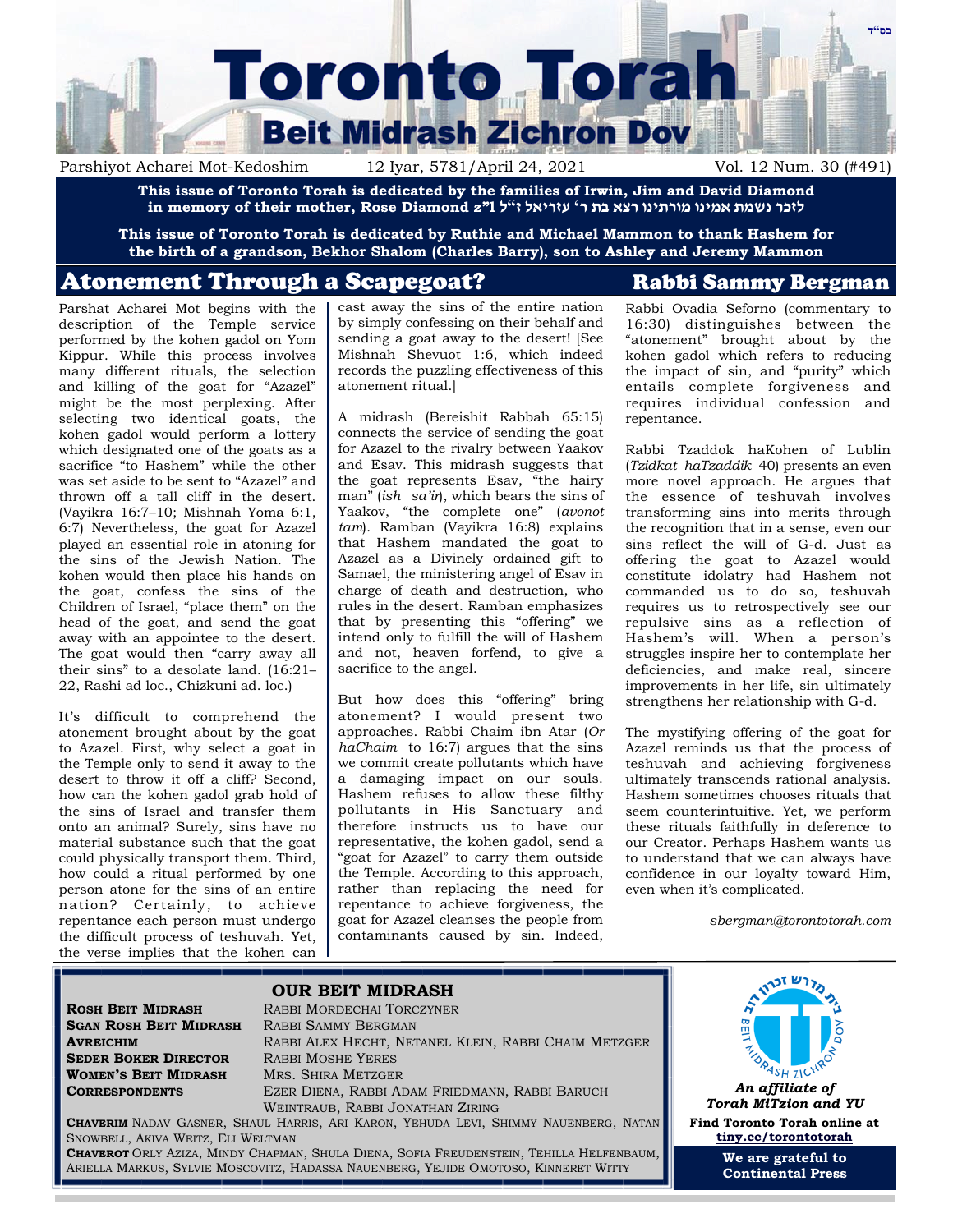## Journey Through Tanach: Melachim I, Chapter 6 Rabbi Jonathan Ziring

This chapter details the construction of the Mikdash, the exterior, the interior, as well as a focus on the Keruvim. The process took seven years, beginning in Iyar (also known as *Ziv)* in the fourth year of his reign and concluding in Cheshvan (known then as *Bul)* in the eleventh year of his reign. While we will not review the details, several points are worth highlighting.

First: in addition to noting the dates as they relate to the reign of Shlomo, the date as connected to the Exodus from Egypt is also recorded, stating that the building took place in the 480th year from the Exodus. Why is this relevant?

- Some attribute symbolic meaning to the number 480 (see *Chomat Anach).*
- Others suggest the goal is to connect this construction with the building of the Mishkan which happened in the year of the Exodus, highlighting the connection between these homes for G-d. (Abarbanel)
- Rabbi Alex Israel suggests an alternative: "One can view *Yetziat Mitzrayim* as the birth of the nation. If the process that began with the

Exodus ends now, then we are witness to a critical watershed here. The early stage of development, the foundational period of becoming a nation, has reached its completion. We now move towards a state of national maturity, adulthood." ([link\)](https://www.etzion.org.il/en/shiur-6-chapter-6-mikdash)

The second point is that Shlomo ensured that the entire Beit HaMikdash was built without any cutting by metal instruments being heard when the stones were cut. This seems to be an expansion of the Torah's demands; the Torah forbids the use of metal in the construction of the altar, but not the entire building. (Shemot 20:22) This divergence may drive the debate found in the Talmud (Sotah 48b) as to whether Shlomo indeed refrained from using metal. Rabbi Yehudah believes that he did, and thus explains that Shlomo used the *shamir* worm to miraculously cut the stones. Rabbi Nechemiah, on the other hand, claims that Shlomo cut the stones with metal, but had this done before the stones were brought to the area of the Temple of the Mikdash, so that the cutting was literally not heard, though it did take place.

Rambam (Hilchot Beit haBechirah 1:8) takes Rabbi Nechemiah's position as law; Rabbi Yosef Karo (*Kesef Mishneh)*  explained that Rambam adopted Rabbi Nechemiah's view because it is the only one mentioned in the Mechilta. Ramban, however, suggests that Shlomo was going beyond the letter of the law, channeling the spirit of the law derived from the altar to the entirety of the building. [See his commentary to Shemot 20:22 for suggestions as to the rationale for this mitzvah.]

Rabbi Alex Israel argues that this is part of a pattern. Shlomo strove for excellence and luxury in his fulfillment of the mitzvah of building the Beit HaMikdash. While this is evident from the extravagant descriptions of the physical structure, perhaps it points to a perfectionism in the spiritual realm as well.

*jziring@torontotorah.com*

# The Israeli Farmer: Watering During Shemitah Rabbi Chaim Metzger

#### **May one water one's field and garden during the shemitah year?**

Mishnayot seem to convey different views on this issue.

- On the one hand, Moed Katan 1:1 says that one may water one's *beit hash'lachin* (a field that requires constant irrigation) during shemitah and on chol hamoed. This may imply that there is no issue with watering during shemitah, if without watering, the plants or field would be ruined.
- However, another mishnah (Sheviit 2:4) says that one may only water plantlings until the Rosh HaShanah before shemitah. This mishnah also quotes the view of Rabbi Eliezer, who maintains that one may water the foliage of the tree, but not by the base of the tree. Whereas according to the first opinion in this mishnah, watering plants is forbidden, Rabbi Eliezer permits watering in an atypical fashion.
- The Talmud Yerushalmi seems to follow the view of Rabbi Eliezer, quoting various ways in which the Sages would water atypically during shemitah.

As a result of the ambiguity surrounding this issue, there are differing approaches among later authorities:

- Rabbi Moshe ben Yosef di Trani (Responsum 2:64) said that when maintaining plants - even decorative plants during shemitah, one may water in a fashion that will ensure that the plants survive, but not in a way that improves them.
- Rabbi Akiva Eiger (commentary to Orach Chaim 537) contended that there is more room for leniency regarding watering; therefore, once the plants or fields need to be watered, the owner can add as much water as desired.
- Conversely, Rabbi Avraham Yeshayah Karelitz (*Chazon Ish* Shemitah 21:17) limits the amount of watering to what the field absolutely requires.
- Rabbi Nissim Karelitz (*Chut HaShani* 1:10 page 101) maintained that even according to the Chazon Ish, one need not minimize watering.
- Rabbi Yosef Zvi Rimon (*Shemita*) maintains that during shemitah, there is no need to wait until the plants and field are already dying; one must only wait until the plants definitely require watering, and at that point, one may water as much as desired.

Contemporary authorities have also discussed the permissibility of using an automated sprinkler to water during shemitah. There is a disagreement between Rabbi Yechiel Michel Epstein and Rabbi Zvi Pesach Frank about whether the requirement to abstain from working the fields during shemitah is tied to performing the action, or to allowing the action to take place at all. According to Rabbi Rimon, ideally, one should set up timers before shemitah, in order to avoid performing any potentially forbidden action during shemitah. However, one who did not prepare timers beforehand may be lenient to set a timer to water as they would do in a non-shemitah year, even if this amount provides more than basic maintenance. One should program the timers according to when watering is truly needed. In Rabbi Rimon's view, the requirement to water in an atypical fashion is required only when one has accidentally completely shut off water flow, and needs to reset the timers.

*cmetzger@torontotorah.com*

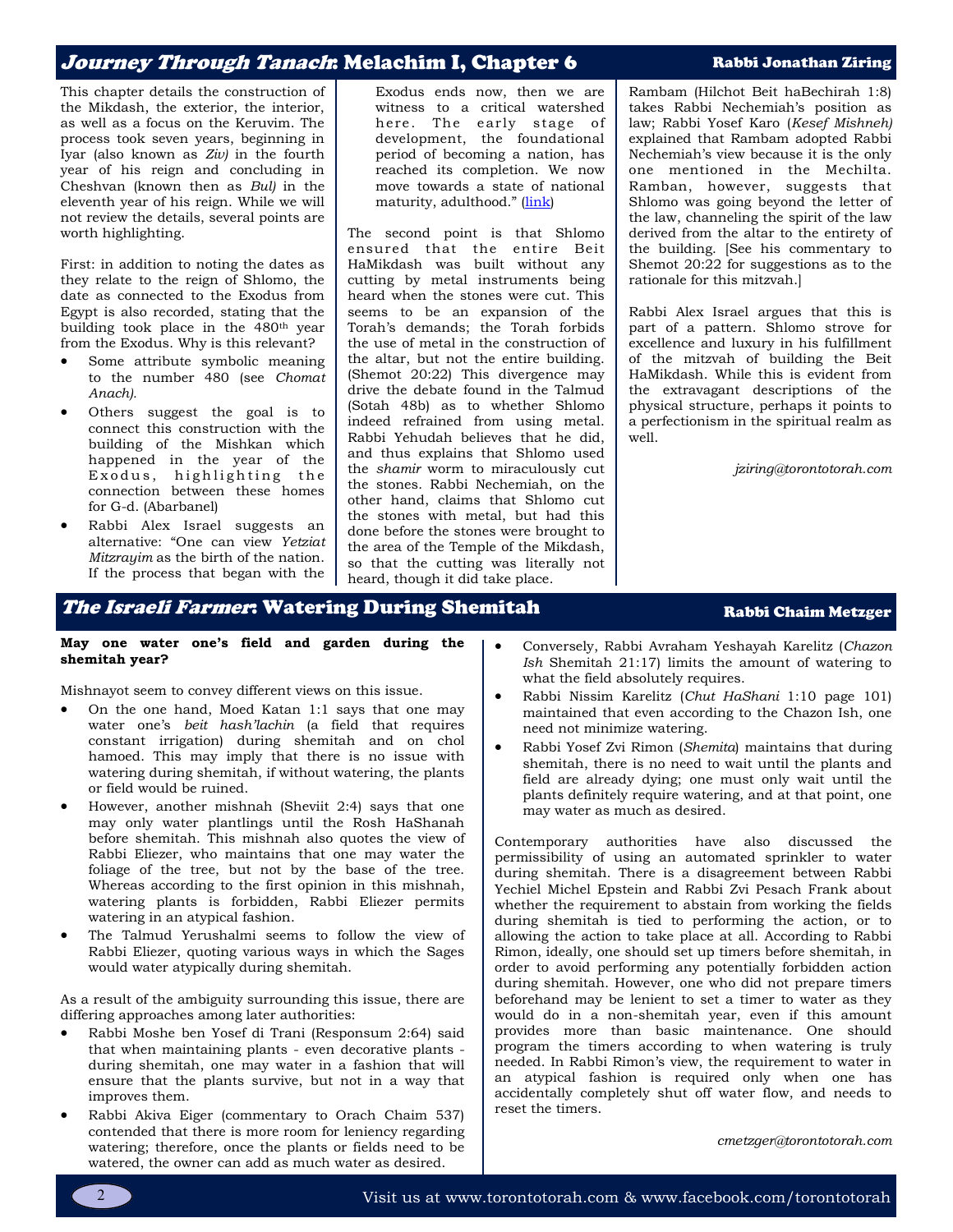### Call our office at:  $416-630-6772$  ext 270  $\overline{\phantom{a}}$  3

# Biography Rabbi Tzidkiyahu Anav

Ezer Diena

Rabbi Tzidkiyahu ben Avraham Anav (De Mansi) was born in the early 13th century, in Italy. At a young age, he studied in Wurtzburg, Germany, under some of the leading German rabbis of the day, including students of the Tosafist Rabbi Shimshon of Sens. He later returned to Rome and learned from his brother, Rabbi Binyamin (who is cited in the accompanying translation), as well as a cousin of his, Rabbi Yehudah ben Binyamin (RiVeVaN), and other Italian rabbis. We also have a record of his correspondence with other leading Torah scholars of his time, including Rabbi Meir of Rothenburg.

Rabbi Anav is best known for his magnum opus, *Shibbolei haLeket*, a wellorganized collection of halachic material from the greatest Torah scholars of the previous few hundred years. The 372 chapter work, published around 1250, includes sections on the laws of prayers, blessings, Shabbat and Jewish holidays, but editions of the work also include שנים עשר חדש, שנאמר 'והיה מידי חדש appended responsa and small works covering a variety of other topics as well. These additions were later published as a second volume of the work.

*Shibbolei haLeket* became an instant classic in Italy, where it was accepted as a primary halachic text for many years, and a number of works were published summarizing its rulings. It also served as a source for many rulings in Shulchan Aruch, as it is cited over 150 times by Rabbi Yosef Karo in his Beit Yosef.

Due to his studies in Germany and acquaintance with so many leading rabbis from different communities, Rabbi Anav was well-versed in the customs found across Europe. In his writing, he often provided explanations or justifications that he had heard from others over the years, which were often not recorded elsewhere. [See accompanying translation.]

Not very much is known about Rabbi Anav's personal life, although it seems that he did not have any children. While he is sometimes referred to as Rabbi Tzidkiyah ben Avraham HaRofeh ["the doctor"], scholars conclude that this was a family name (a branch of the larger Anav family), and not a profession. There are various contradictory dates given for his passing, ranging from 1275 until close to 1300.

*ediena@torontotorah.com*

# Torah and Translation A New Take on Omer Mourning Customs Rabbi Tzidkiyahu Anav, Shibbolei haLeket 235 Translated by Ezer Diena

מה שנהגו הנשים שלא לעשות מלאכה לאחר שקיעת החמה בימים שבין פסח לעצרת, יש תולין הטעם לפי שבין פסח לעצרת מתו תלמידי ר"ע קרוב לשקיעת החמה...

ויש מקומות שנהגו שלא להסתפר לאחר פסח עד ל"ג לעומר, וכו יש נוהגיו שלא לישא נשים בין פסח לעצרת לפי שהימים עלולין הן, שנפלה מגפה בתלמידי ר"ע. ויש מקומות שנוהגין לישא עד ר"ח אייר אבל לאחר ר"ח מתחילין שלא לישא.

ואחי ר' בנימין נר"ו פי' הטעם מה שנהגו שלא לישא בין פסח לעצרת לפי מה שמצינו בסדר עולם פ"ג "משפט רשעים בגיהנם בחדשו.' ר' יוחנן בן נורי אמר מן הפסח עד עצרת שנאמר 'ומדי שבת בשבתו.'"

וכן פי ' הטעם מה שנהגו שלא לעשות מלאכה לאחר שקיעת החמה בימי ספירת העומר לפי שהעומר בא משעורים, ושיעורו עשירית האיפה קמח, וכן מנחת סוטה היתה עשירית האיפה קמח שעורים. על כן נהגו הנשים צדקניות שלא לעשות מלאכה כל הלילות של ספירת העומר, להיות להם לכבוד ולתפארת ולהיות להם לזכר וסימן לבעבור תהיה יראת ד' על פניהן ונווסרו כל הנשים אשר לא תבגודנה אשה מריעה. ומצינו כיוצא בה " ויעש את כיור נחושת במראות הצובאות אשר צבאו פתח אהל מועד."

Regarding the custom of women not to perform *melachah* [certain types of labour] after sunset on the days between Pesach and Shavuot, there are those who [explain] that between Pesach and Shavuot, the students of Rabbi Akiva died close to sunset…

There are places which have the custom not to take haircuts after Pesach until the 33rd day of the Omer, and there are also those who have the custom not to marry between Pesach and Shavuot since the days are predisposed [to negative things], as the plague struck the students of Rabbi Akiva [during this time]. There are some places that have the custom to marry until Rosh Chodesh Iyar, but after Rosh Chodesh, they begin a period of not marrying.

My brother, Rabbi Binyamin, may G-d protect him, explained the reason for the custom not to marry between Pesach and Shavuot based on what is written in Seder Olam, Chapter 3 [editor's note: the same text is found in Mishnah Eduyot 2:10]: "The judgment of sinners in *gehenom* is 12 months, as it says 'and it will be from month to month (Yeshayah 66:23).' Rabbi Yochanan ben Nuri said: From Pesach until Shavuot, as it says, 'and from Shabbat to Shabbat (ibid.)."

He also explained the reason why they have the custom not to perform *melachah*  after sunset in the days of the counting of the Omer, since the Omer [offering] comes from barley, and is in the amount of one-tenth of an ephah of flour, as is the offering of a *sotah* one-tenth of an ephah of barley flour. Therefore, the righteous women became accustomed to abstain from *melachah* all of the nights of the counting of the Omer, that it should be for them honour and beauty, and that it should serve [to demonstrate] that the awe of Hashem is on their faces, and all of the women take heed that they should not betray their loved ones [unlike the *sotah*]. And we find similarly, "And they made the sink out of copper from the mirrors of the attending [women], who had gathered at the opening of the Tent of Meeting." (Shemot 38:8)